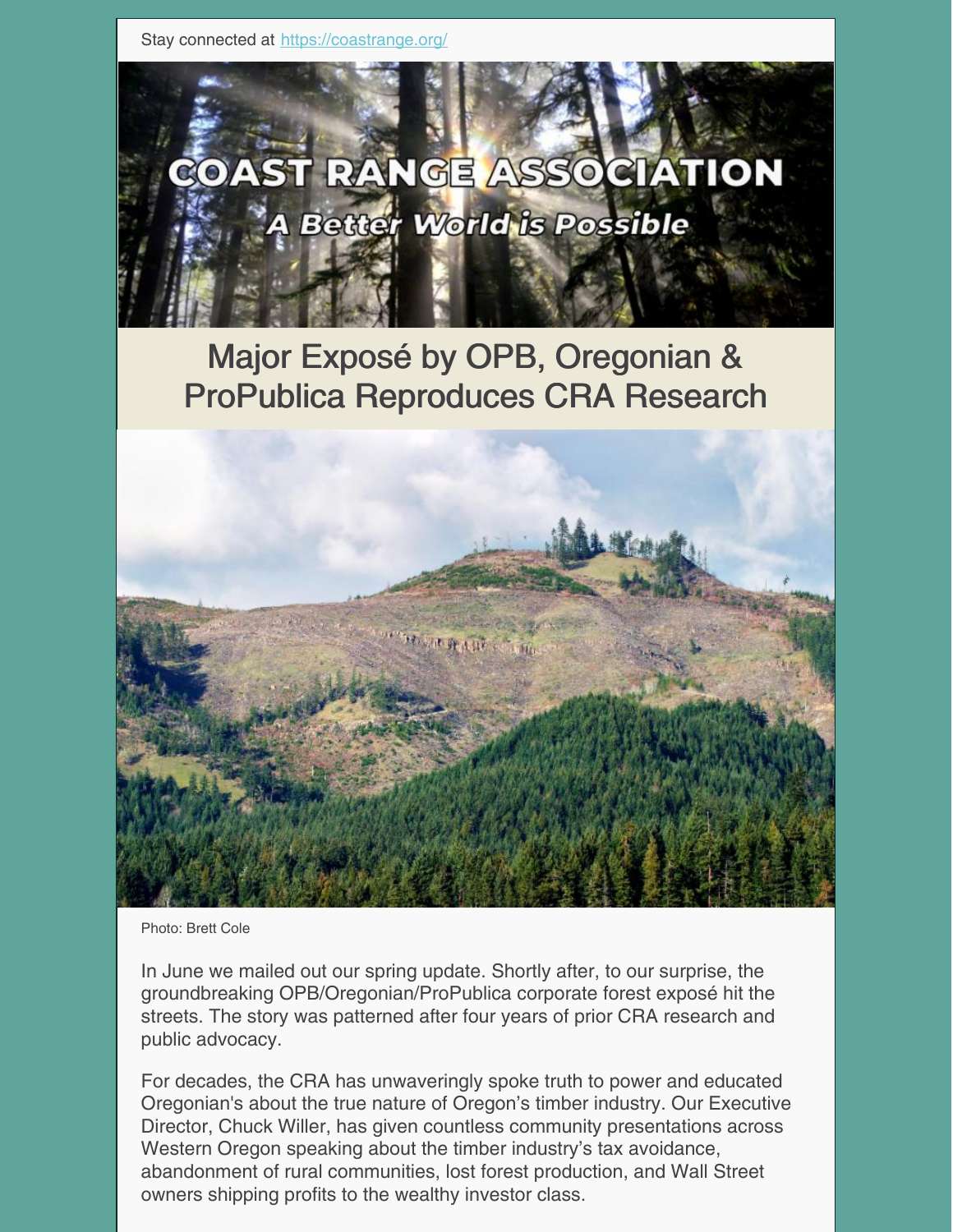The OPB/Oregonian/ProPublica story is **[essential](https://www.opb.org/news/article/oregon-investigation-timber-logging-forests-policy-taxes-spotted-owl/) reading**. We are gratified to see CRA's financial forestry critique hit the mainstream.

Please [read](https://www.opb.org/news/article/oregon-investigation-timber-logging-forests-policy-taxes-spotted-owl/) the story and share it widely. Submit a letter to the editor (LTE) for your local paper, demand change and hold your local Oregon House and Senate officials accountable. In your LTE mention, note the CRA's role in daylighting forest issues that Salem's leaders have ignored for decades. If you like, [Contact](mailto:andrew@coastrange.org) us for guidance on writing your LTE.

#### The Movement for Racial Justice

Since our June letter was sent, the movement for racial justice has exploded onto the national stage. All of us here at the CRA are heartened and proud to join in this global uprising for racial justice. We give our full support to Black Lives Matter.

The long history of white supremacy and colonialism harms us all. In the final analysis, we are all caught in the workings of an unjust social order. That's why at the CRA we have always brought a social justice perspectives to our forest advocacy work. The power, wealth and privilege that destroys native forests benefits from racial and gender social division. At the same time, the poor and marginalized around the world disproportionately suffer the impacts of a warming climate.

Our movements must come together as a united force to build a world that works for everyone. Ending Wall Street's financial control of Oregon's forests is essential to a just transition toward a carbon free future. Enacting a Green New Deal is a major goal for our liberation.

# A Path Forward

Climate change will challenge every aspect of our lives and society. The sooner we transition forest ownership away from Wall Street and to workers and communities, the sooner we can realize justice for all in Oregon. That is why the Coast Range Association is working towards a Green New Deal that benefits everyone.

> Read our [Forward](https://coastrange.org/our-vision/) **Strategy**



**[DONATE](https://coastrange.org/donate/)** 



Since the Covid-19 pandemic hit we have seen our donations plummet. This is right as our work is more critical than ever. We are engaging multiple coalitions who need our unique messaging. We have made major breakthroughs calling out financial forestry in Oregon. We need your support now more than ever. Please consider a generous donation to the CRA.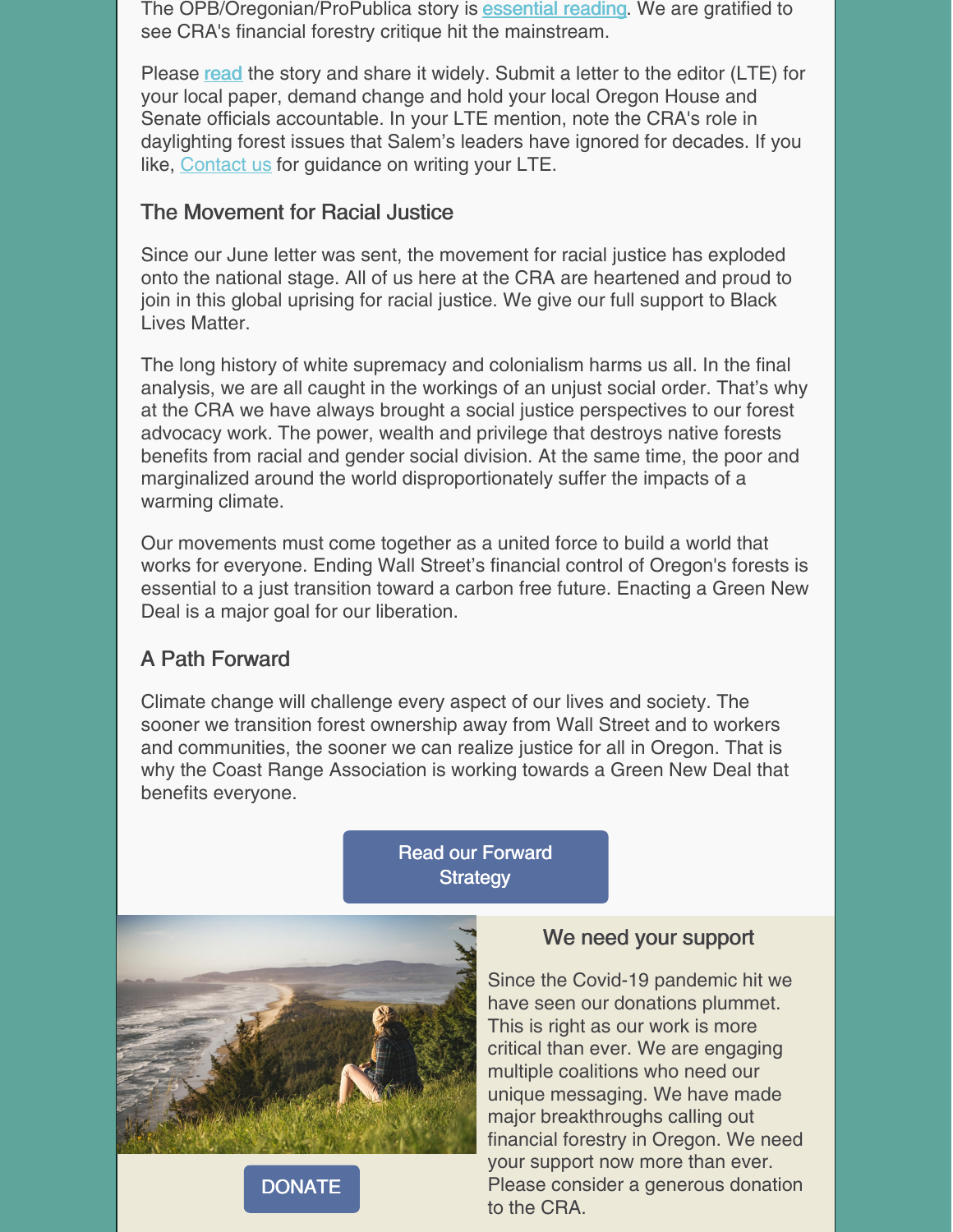The OPB article has created a surge of interest in the CRA's work. Here's a link to our Audio podcast and webpage that provides a quick overview of our work.

Forests & Climate [Change:](https://coastrange.org/our-vision/) The Coast Range [Association](https://coastrange.org/our-vision/) **[Strategy](https://coastrange.org/our-vision/) for Oregon** 

Listen to our podcast episode on Wall Street Forestry and join in our work to find justice for Oregon's rural communities through a Green New Deal.

> Read our [Forward](https://coastrange.org/our-vision/) **Strategy**





Photo: Luke Flynt

# CRA's Spring Update



A Pandemic A Climate Crisis Injustice & Social Unrest When will the locusts arrive?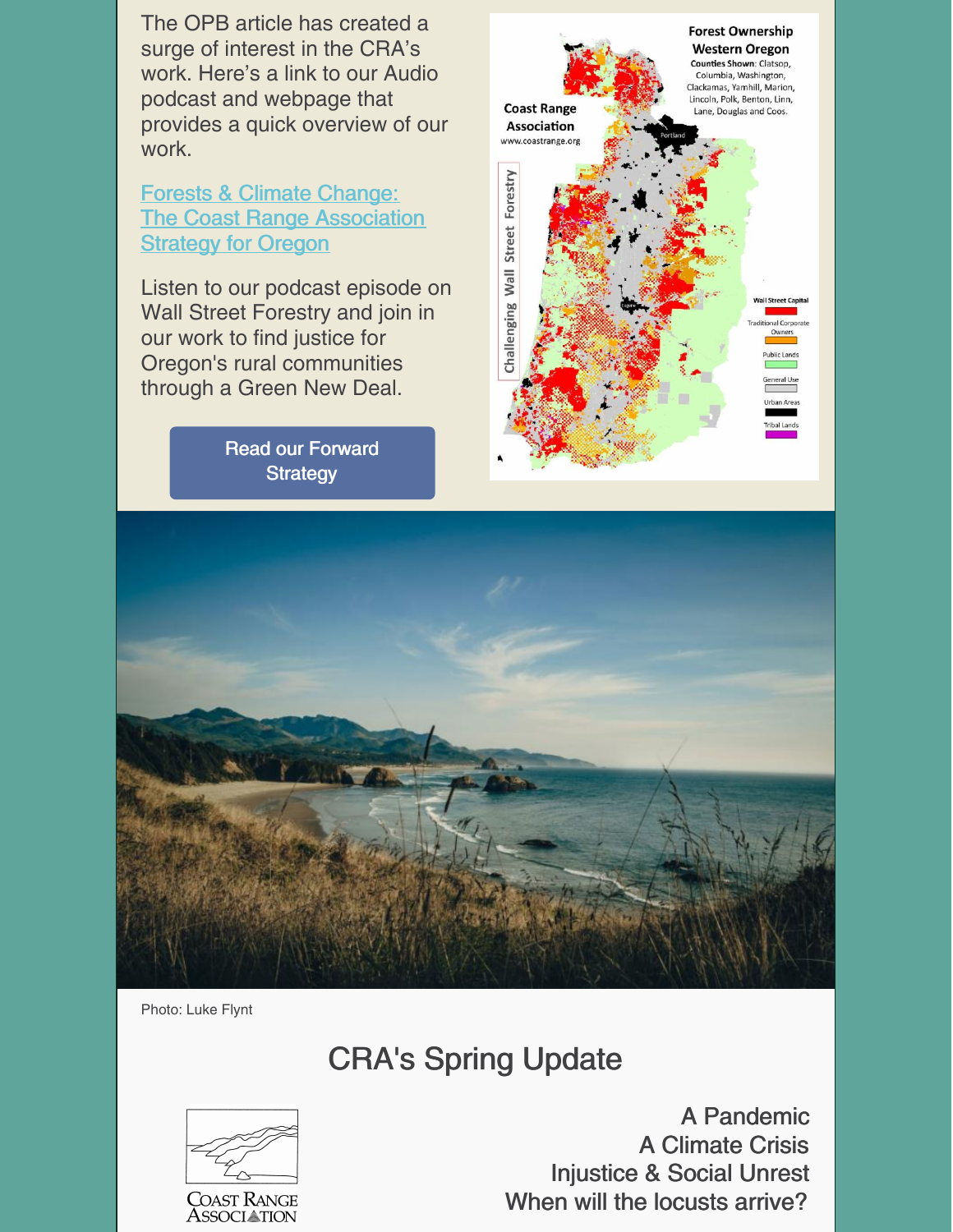No doubt we are living in a historic moment. Since the arrival of the Covid-19 pandemic we are in uncharted territory. Consider the larger situation: A global pandemic, economic disruption not seen since the Great Depression, an unprecedented climate crisis and now massive social unrest over the killing of George Floyd in Minneapolis. All while a momentous presidential election is only months away.

I sincerely hope this letter finds you in good health. I am doing well and grateful that Oregon is one of the best states for flattening the coronavirus curve. Let's hope the state's relatively good fortune continues.

I write to provide a brief update on Coast Range Association (CRA) programs and share news about our near-term plans. Amidst much work progress, two CRA programs received bad news in May. Perhaps our bad news is just part of the headwinds Senator Merkley refers to? Of course, please consider a donation to our visionary work. Here's the update.

#### The BLM Forest Plan

A three judge panel of the 9th Appellate Court ruled against our BLM Western Oregon forest plan lawsuit. The ruling ends three and half years of litigation and eighteen years of CRA engagement with the BLM over forest planning. We gave it everything we had and then some. The central contention in our lawsuit was inadequate protection for streams and wild salmon. I believe the Appellate Court ruled the way they did for at least three reasons:

- 1. This was the 2nd BLM plan. The first one went down in flames in 2008 due to its blatant illegality. The BLM was much smarter in its 2nd Plan as the Obama Administration 'balanced' more old growth forests in reserve with less stream protections.
- 2. Our key legal arguments was that the National Marine Fisheries Service (NMFS) failed to explain how the science warranted reduced stream protections for endangered salmon. In fact, the wider stream buffers in the prior Northwest Forest Plan had been ignored by the BLM for over a decade, a fact we pointed out in our 2016 planning protest The new BLM Plan has smaller stream buffers, but the agency says they will be strictly adhered to. Therefore, the same amount of protection is carried forward. Whew, go figure.
- 3. Since Trump has been in office, federal courts have been under great pressure to allow commercial interests to exploit public resources. Compared to the widespread abuse of public lands across the West, the BLM's Plan may have looked good enough to the judges. I guess the federal courts are facing their own headwinds.

# Coastal Marine Program

The second item of bad news is that the Lazar Foundation ended funding for our coastal marine reserves program. This was our only program dependent on foundation funds. Funding supported Jim Carlson's work on behalf of marine reserve implementation at Cascade Head and Cape Falcon. Obviously, current economic conditions influenced the foundation's decision. Jim will continue to monitor the Cascade Head and Cape Falcon reserve implementation and will report on developments.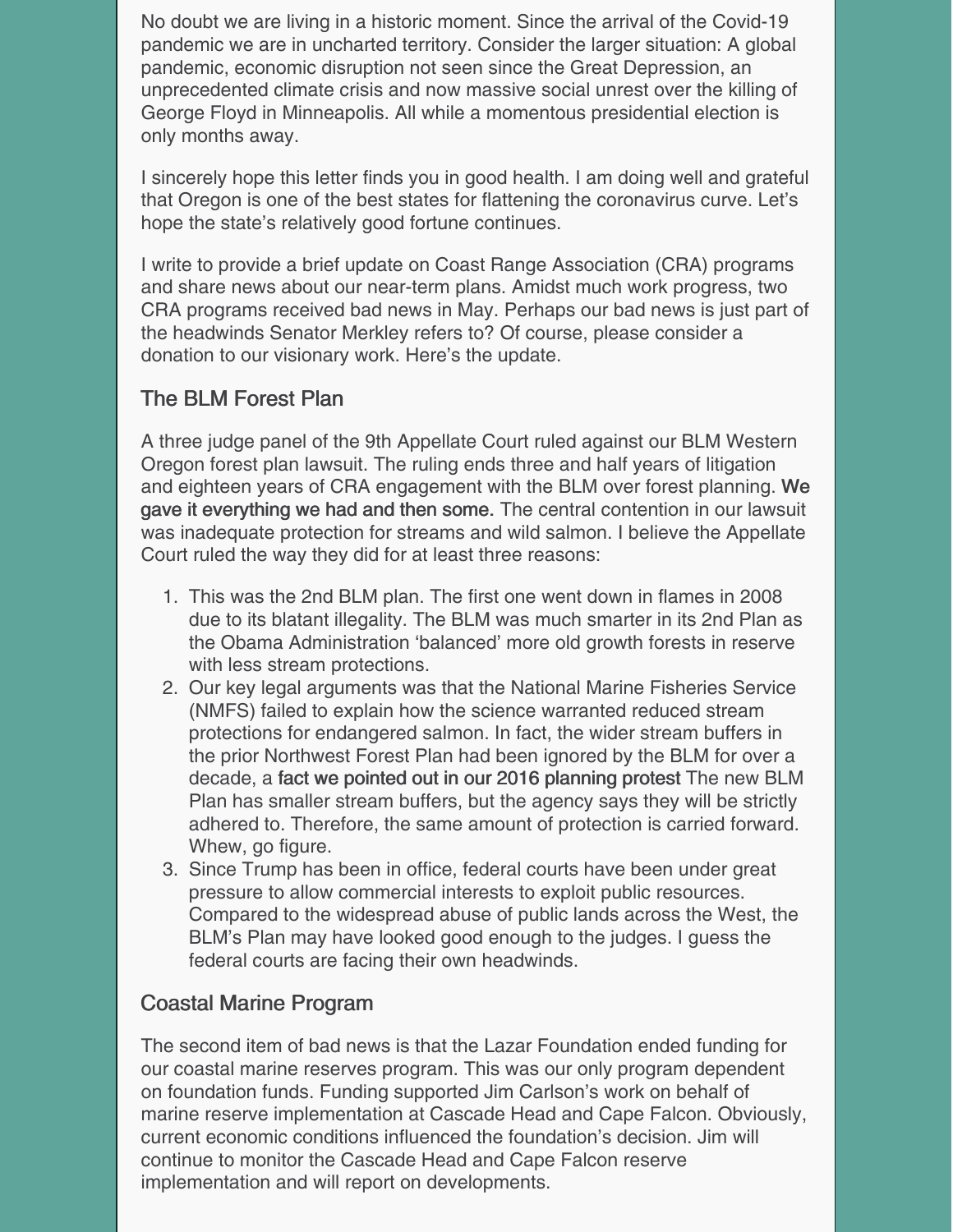And, we will do our best to continue publishing the CRA's Ocean News enewsletter. The newsletter has been warmly embraced by coastal advocates and serves to amplify news from numerous coastal grassroots groups.



FIG. 1. Forested land in the western conterminous United States classified into priority for preservation to mitigate climate change based on the spatial co-occurrence of low vulnerability to drought and fire and low, medium, and high potential carbon sequestration. WA, Washington; ID, Idaho; MT, Montana; OR, Oregon; CA, California; NV, Nevada; UT, Utah; CO, Colorado; AZ, Arizona; NM, New Mexico.



#### Climate & Forests

As I previously reported, our work is now informed by the climate crisis. Specifically, we are exploring how House Resolution 109 (Green New Deal) may apply to Western Oregon. We continue to research the on the ground changes needed for Oregon to become a climate leader. In every sector, we have the opportunity to enact a just transition. A transition from carbon intensive practices to actions that reduce emissions and sequester carbon while providing for people and communities. Needless to say, the impact of the coronavirus has added difficulty to the project.

On March 10, Governor Kate Brown released executive order, EO 20-04. The Order lays out the goals for Oregon's climate response on an emergency timeline. In the coming months, we will assess state agency responses to the Governor's order. For example, EO 20-04 states:

"In coordination with ODA, ODF, and OWEB, theOregon Global Warming Commission is directed to submit <sup>a</sup> proposal to the Governor for consideration of adoption of state goals for carbon sequestration and storage by Oregon's natural and working landscapes, including forests, wetlands, and agricultural lands, based on best available science. The proposal shall be submitted no later than June 30, 2021."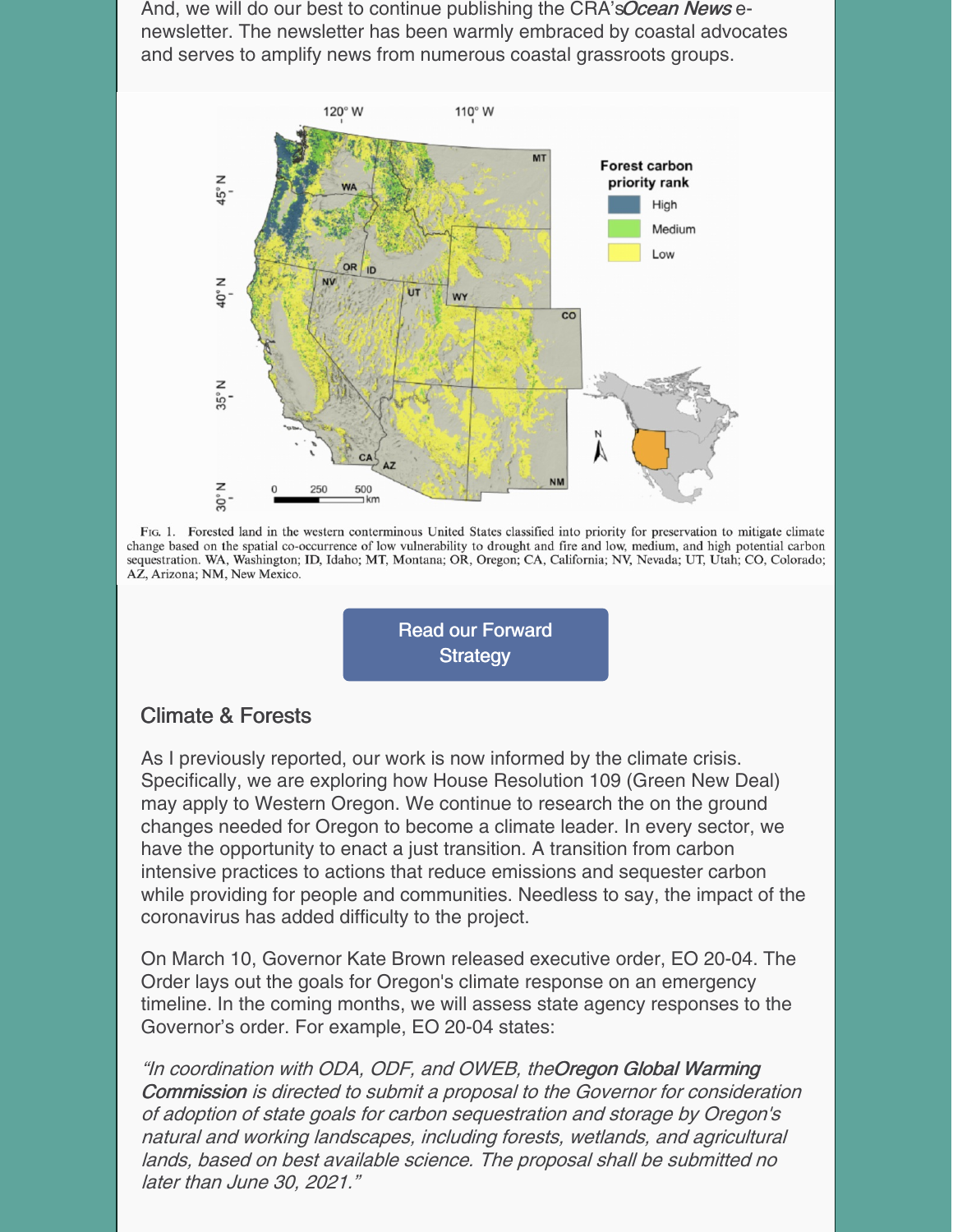We are not holding our breath that the OR Department of Forestry (ODF) will develop a serious statement regarding forests & climate. However, we will engage both the ODF and the OR Global Warming Commission in collaboration with advocacy partners. The state refuses to recognize the serious contribution forestry plays in the state's greenhouse gas emissions. We will work to end that denial.

#### New Partnerships

We have exciting opportunities in the coming months to build partnerships in support of climate and forest work. We intend to work closely with the Center for Sustainable Economy's (CSE) Wild and Working Forest Campaign. The CSE's new forest campaign manager, Samantha Krop, began work June 1st. We will be in close discussion regarding our proposal to transition Wall Street owned lands from growing dollars toward growing carbon dense forests to mitigate climate change.

Secondly, we are in discussion with the Rural Organizing Project (ROP) to explore common goals of revitalizing rural communities and social justice. It is our belief that the Green New Deal's emphasis on social justice and its goal of rebuilding the US energy infrastructure fit closely with ROP's longstanding rural agenda.

Lastly, we are considering how we fit in with the emerging Oregon Forest Water Coalition. The Forest Water Coalition's goal is the reform of forest practices rules in Salem. We believe, given our limited resources, that our mission is best served by educating the broader public about the true nature of Wall Street driven financial forestry and its terrible impact on communities and the environment.

#### CRA Communications Work

I'm very happy to report that the CRA's Communications Program is growing through the skillful leadership of Andrew Collins-Anderson. I'm proud to announce that these [community](https://coastrange.org/coast-range-radio/) stations are playing our monthly Coast Range Radio program:

- KEPW 97.3 FM, Eugene: 2:30pm every Saturday
- KMUZ 100.7 and 88.5 FM, Salem: Mondays monthly at 12pm
- KYAQ 91.7 FM, Newport: Thursdays, 4:30pm and Sunday, 6:30pm
- KXCR 90.7 FM, Florence: Mondays monthly at 4:30pm
- KQUA 99.7 FM, Roseburg: Saturdays weekly at 11am & Sundays weekly at 6pm

We're in discussions with KMUN in Astoria and KBOO in Portland to also air the program. Coast Range Radio is on all major podcast distribution services (Apple [Podcasts](https://podcasts.apple.com/us/podcast/coast-range-radio/id1510457358?ign-mpt=uo%3D4), Google [Podcasts](https://podcasts.google.com/?feed=aHR0cHM6Ly9mZWVkcy5idXp6c3Byb3V0LmNvbS8xMDQ2MDQ0LnJzcw==), [Stitcher](https://www.stitcher.com/podcast/coast-range-radio?refid=stpr), and [Spotify\)](https://open.spotify.com/show/5sBJ7vP30lst1s037ATocv). You can follow and subscribe to get the newest episode each month.

This summer and fall we'll produce coastal field videos and interviews that document environmental and social issues. Our goal is a set of low cost but effective videos that illustrate longstanding themes in our work. We recently purchased a high-quality video camera and related equipment. Coupled with our new video editing computer, we have full video production capability. All the videos will go on the Coast Range Association YouTube channel and social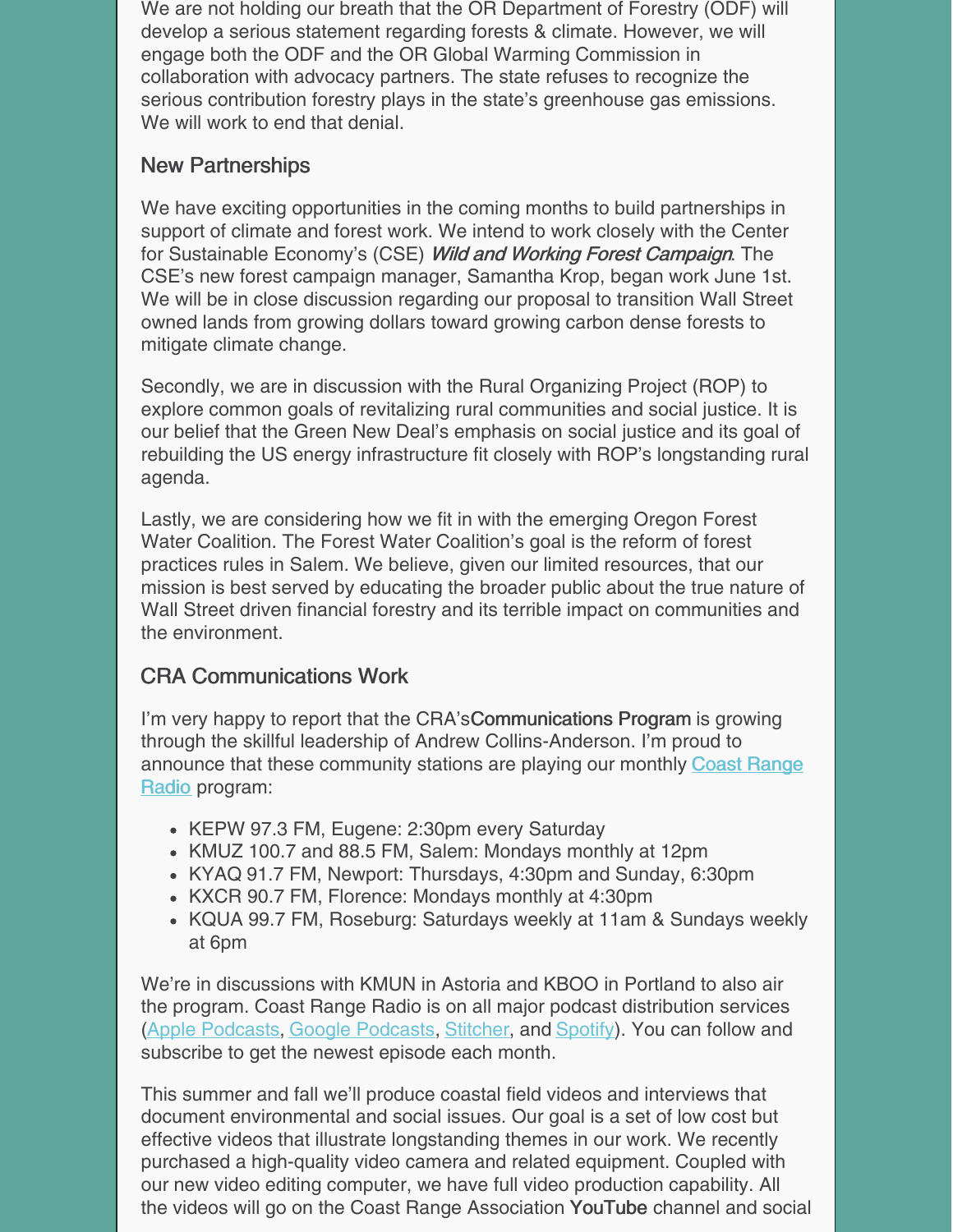media.

Andrew has the skills to accomplish difficult work but equipment and staff time costs money. Please consider a generous donation to help build our communications program. The truth must be told.



**[DONATE](https://coastrange.org/donate/)** 

#### We need your support

Since the Covid-19 pandemic hit we have seen our donations plummet. This is right as our work is more critical than ever. We are engaging multiple coalitions who need our unique messaging. We have made major breakthroughs calling our Oregon's financial forestry. We need your support now more than ever. Please consider a generous donation to the CRA.

#### Change IS Possible!

Today, the power structure is being challenged by millions of people in the streets demanding an end to brutal police violence. Every Friday, millions of students throughout the world remind leaders that a climate emergency is upon us and nothing less than fundamental change will avert disaster.

When I spoke in Newport in December, I gave an overview of the climate crisis and argued why a Green New Deal was necessary. Then I went one step further. I tried to illustrate the financial dimension required to make the GND real. What does it mean to spend \$1 trillion to \$1.5 trillion per year for ten years to transform US energy systems and is such additional spending even possible?

Although the audience seemed to kindly accept my spending facts, I don't think I made a convincing case by citing Roosevelt era programs and WWII spending. Then in mid-March the coronavirus pandemic hit. Large segments of the US economy were closed. At that moment, Congress did what I argued it could do. Republicans and Democrats passed a \$2 trillion+ relief package. No new taxes were involved. After decades of punishing austerity, suddenly \$2 Trillion dollars appeared out of nowhere. The actions needed to transform our energy systems are, as we now have seen, easily within reach of the federal government.

# The Coronavirus and Rapid Change

On March 8th Governor Kate Brown declared a State of Emergency to address the Coronavirus. Suddenly businesses and schools closed. Social distancing became the norm. Think back to your conversations before that moment. know in the weeks prior to March 8th, my family was negotiating plans to attend my niece's April 9th wedding near San Antonio, TX. We discussed ways to travel that might be safe. We discussed changes in our shopping habits. In almost every instance, we underestimated what was about to unfold. Suddenly everything changed. My niece cancelled her wedding. The reality of the pandemic set in and we were in a new world.